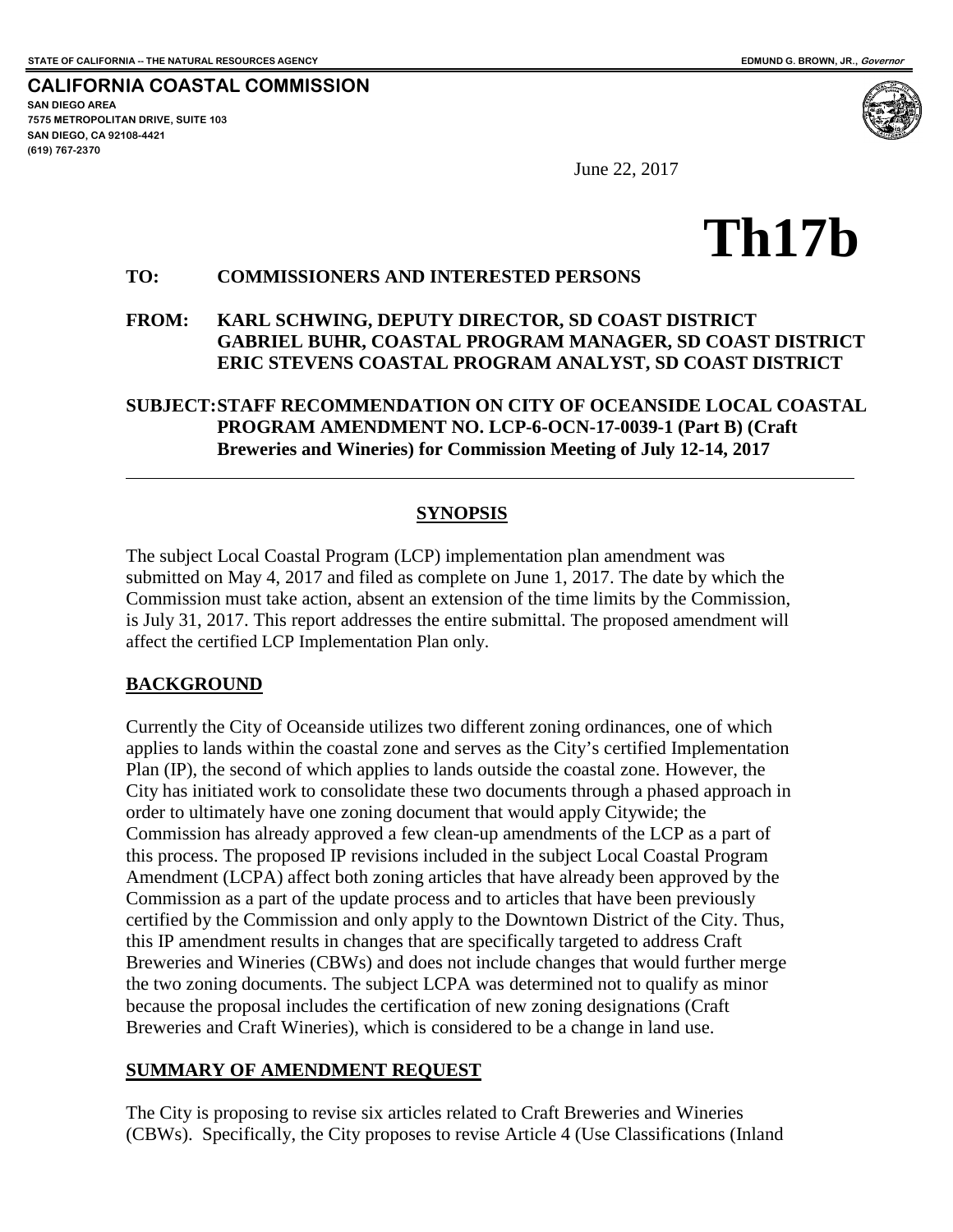and Coastal Districts – Exclusive of Downtown), Article 12 (Light Industrial Zone – (M-1 Zone), Article 31 (Off-street Parking and Loading Regulations (Citywide)), and Article 41c (Use Permits (Coastal Zone – Exclusive of Downtown)), which all apply Citywide or within the Coastal Zone, exclusive of Downtown. In addition, the City is proposing to revise Article 4a (Redevelopment Project Area (D-Downtown) Use Classifications and Article 12D (Downtown District) which both apply only to the Downtown area.

Currently in the City of Oceanside, CBWs are only permitted in industrial zoned areas or as an ancillary use to bona-fide restaurants. The revised zoning text would allow CBWs with associated tasting facilities in the General Commercial Zone (C-2) along Coast Highway and within certain commercial sub-districts within the downtown area. Specifically, CBWs would be allowed within the C-2 zoning district that extends from Seagaze Drive to Buena Vista Lagoon and most of the commercial sub-districts within the downtown area. The C-2 zoning district includes virtually all properties with frontage on Coast Highway between Seagaze and Buena Vista Lagoon.

# **SUMMARY OF STAFF RECOMMENDATION**

Staff is recommending the Commission approve LCP Amendment No. LCPA-6-OCN-17-0039-1 (Part B) as submitted by the City. The only potential issue raised by the proposed revisions is the reduced parking requirements for craft breweries and wineries in comparison to bars and restaurants and the potential impact this could have on public access to the beach. However, the City has shown that there is ample on-street parking, that it is taking steps to improve transit and non-automobile transportation options, and that ride sharing services have increased in popularity and are a preferred transportation option for craft brewery and craft winery patrons.

No suggested modifications have been identified by Commission staff at this time. As such, the proposed amendment can be found consistent with the City's LUP, and can be approved as submitted.

The appropriate resolutions and motions begin on page 4. The findings for approval of the Implementation Plan Amendment as submitted begin on page 4.

# **ADDITIONAL INFORMATION**

Further information on the City of Oceanside LCP amendment LCPA-6-OCN-16-0071-2 may be obtained from Gabriel Buhr, Coastal Program Manager, at (619) 767-2370.

# **EXHIBITS**

 $\overline{a}$ 

[Exhibit 1 – Resolution LCPA 16-00001](https://documents.coastal.ca.gov/reports/2017/7/Th17b/Th17b-7-2017-exhibits.pdf)  [Exhibit 2 – Ordinance 17-ORO122-1](https://documents.coastal.ca.gov/reports/2017/7/Th17b/Th17b-7-2017-exhibits.pdf)  [Exhibit 3 – Articles Proposed for Revision \(Shown in Strike-Out/Double-Underline\)](https://documents.coastal.ca.gov/reports/2017/7/Th17b/Th17b-7-2017-exhibits.pdf)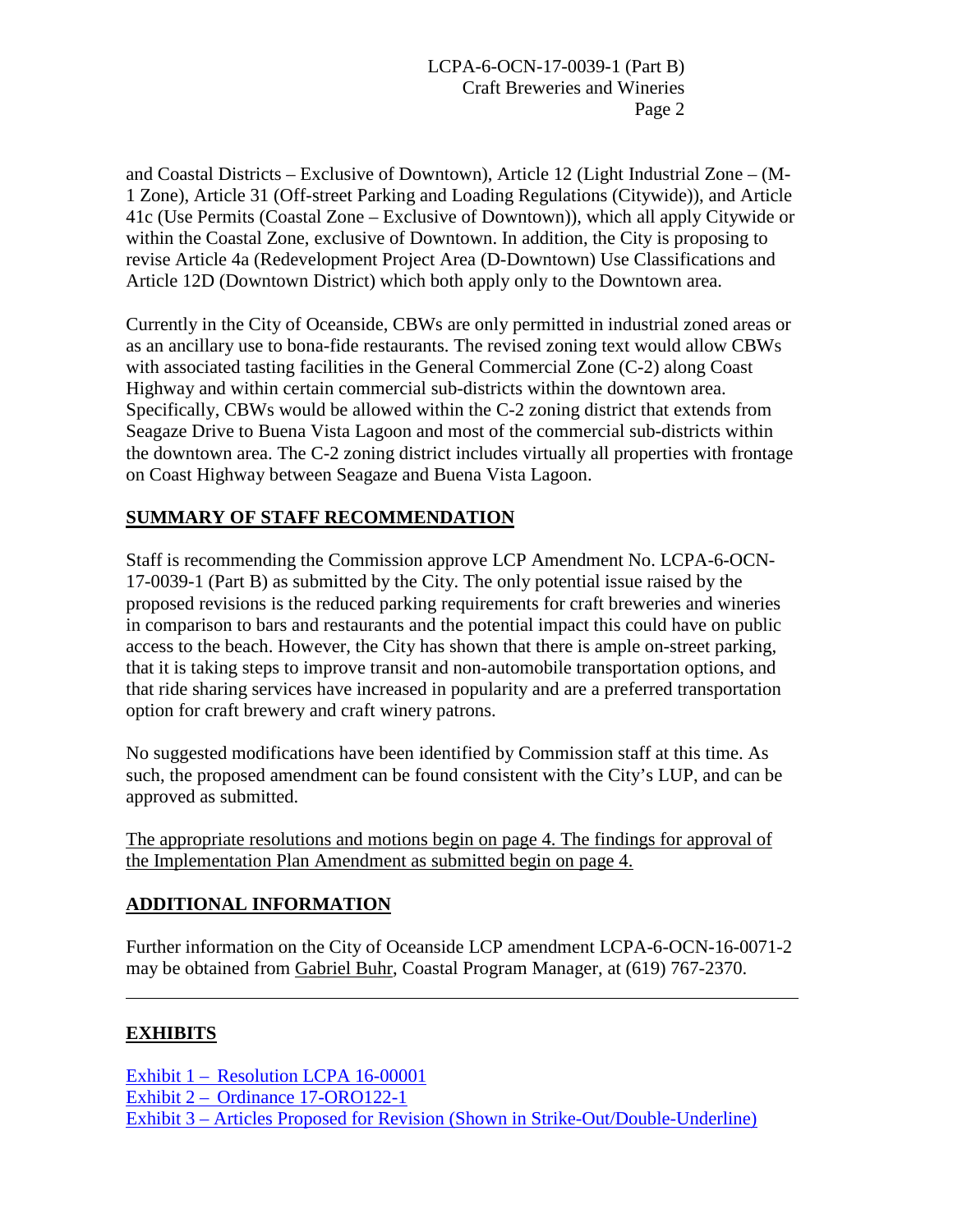## **PART I. OVERVIEW**

# **A. LCP HISTORY**

The City of Oceanside first submitted its LCP Land Use Plan (LUP) to the Commission in July 1980, and it was certified with suggested modifications on February 19, 1981. This action, however, deferred certification on a portion of the San Luis Rey River valley where an extension of State Route 76 was proposed. On January 25, 1985, the Commission approved with suggested modifications the resubmitted LUP and Implementing Ordinances. The suggested modifications for this approval were related to the guaranteed provision of recreation and visitor-serving facilities, assurance of the safety of shorefront structures, and the provision of an environmentally sensitive routing of the proposed Route 76 east of Interstate 5. The suggested modifications to the Zoning/Implementation phase resulted in ordinances and other implementation measures that were consistent with the conditionally certified LUP policies.

With one exception, the conditionally certified LUP and Implementing Ordinances were reviewed and approved by the City on May 8, 1985. The City requested that certification be deferred on one parcel adjacent to Buena Vista Lagoon designated by the City for "commercial" use; the Commission's suggested modification designated it as "open space." On July 10, 1985, the Commission certified the City's LCP as resubmitted by the City, including deferred certification on the above parcel.

# **B. STANDARD OF REVIEW**

Pursuant to Section 30513 of the Coastal Act, the Commission may only reject zoning ordinances or other implementing actions, as well as their amendments, on the grounds that they do not conform with, or are inadequate to carry out, the provisions of the certified LUP. The Commission shall take action by a majority vote of the Commissioners present.

# **C. PUBLIC PARTICIPATION**

The City has held Planning Commission and City Council meetings with regard to the subject amendment request on August 8, 2016 and March 15, 2017, respectively. All of those local hearings were duly noticed to the public. Notice of the subject amendment has been distributed to all known interested parties.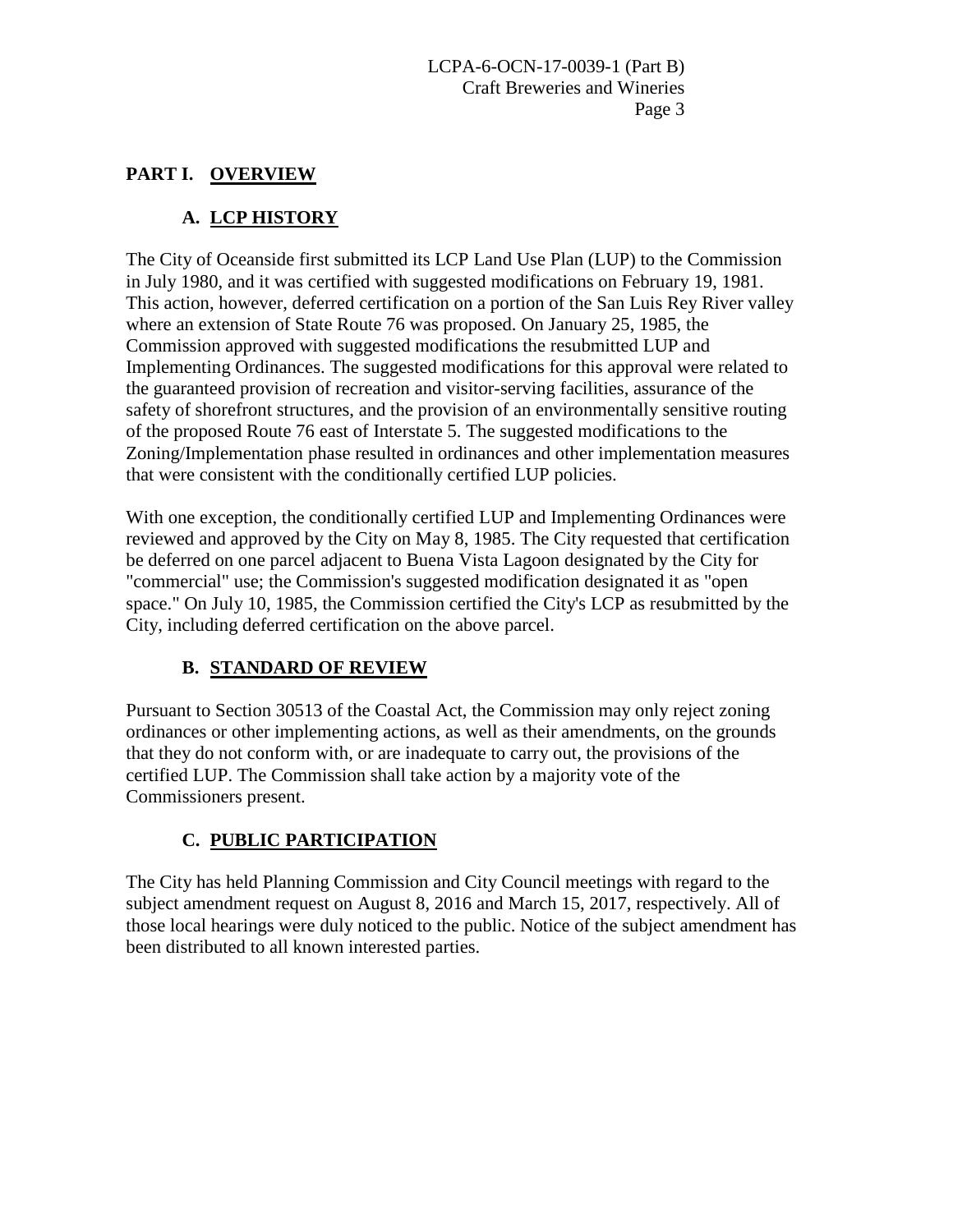## **PART II. LOCAL COASTAL PROGRAM SUBMITTAL - RESOLUTIONS**

Following a public hearing, staff recommends the Commission adopt the following resolutions and findings. The appropriate motion to introduce the resolution and a staff recommendation are provided just prior to each resolution.

#### **I. MOTION:** *I move that the Commission reject the Implementation Program Amendment for the City of Oceanside LCPA No. LCP-6-OCN-17-0039-1 (Part B) as submitted.*

## **STAFF RECOMMENDATION OF CERTIFICATION AS SUBMITTED:**

Staff recommends a **NO** vote. Failure of this motion will result in certification of the Implementation Program Amendment as submitted and the adoption of the following resolution and findings. The motion passes only by an affirmative vote of a majority of the Commissioners present.

## **RESOLUTION TO CERTIFY IMPLEMENTATION PROGRAM AMENDMENT AS SUBMITTED:**

The Commission hereby certifies the Implementation Program Amendment for the City of Oceanside as submitted and adopts the findings set forth below on grounds that the Implementation Program Amendment conforms with, and is adequate to carry out, the provisions of the certified Land Use Plan, and certification of the Implementation Program Amendment will meet the requirements of the California Environmental Quality Act, because either 1) feasible mitigation measures and/or alternatives have been incorporated to substantially lessen any significant adverse effects of the Implementation Program Amendment on the environment, or 2) there are no further feasible alternatives or mitigation measures that would substantially lessen any significant adverse impacts on the environment that will result from certification of the Implementation Program.

#### **PART III.FINDINGS FOR APPROVAL OF THE CITY OF OCEANSIDE IMPLEMENTATION PLAN AMENDMENT, AS SUBMITTED**

## **A. AMENDMENT DESCRIPTION**

The subject LCP amendment request includes the revision of six existing articles. The articles are being amended in order to allow CBWs with associated tasting facilities in the General Commercial Zone (C-2) along Coast Highway and within certain commercial sub-districts within the downtown area and to set general parameters for the approval of CBWs.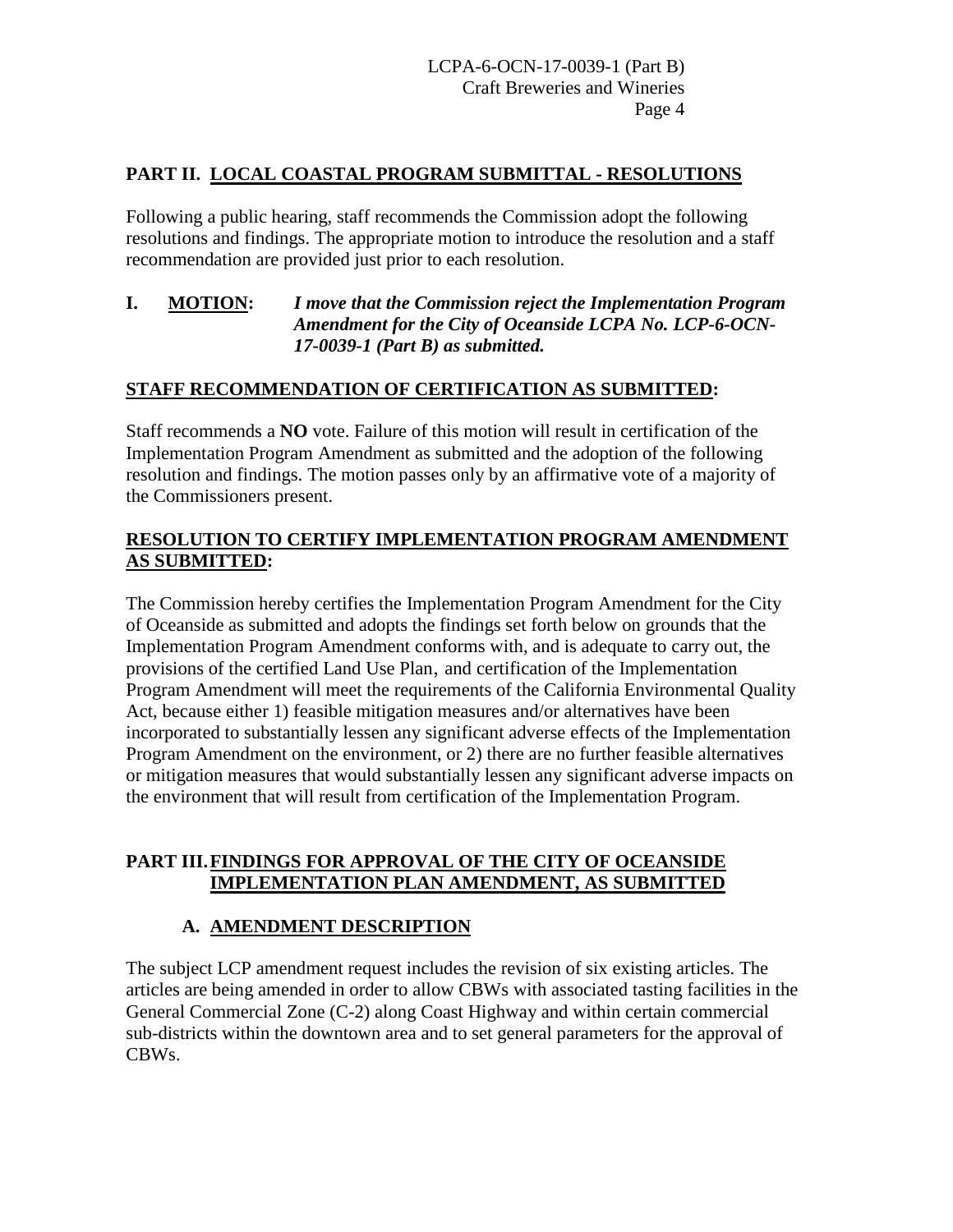## **B. FINDINGS FOR APPROVAL**

The standard of review for LCP implementation submittals or amendments is their consistency with and adequacy in carrying out the provisions of the certified LUP. The proposed changes are discussed separately and in greater detail in Subsection No. 1 (Articles Proposed for Revision).

#### **1. Articles Proposed for Revision.**

- a) Purpose and Intent of the Ordinance. The subject LCP amendment includes a number of articles proposed for revision, and the purpose and intent of each article is briefly described below. Strike-out/underline versions of these articles are included as [Exhibit 3.](https://documents.coastal.ca.gov/reports/2017/7/Th17b/Th17b-7-2017-exhibits.pdf)
	- Article 4 (Use Classifications (Inland and Coastal Districts Exclusive of Downtown): Use classifications describe one or more uses having similar characteristics.
	- Article 4a (Redevelopment Project Area (D-Downtown) Use Classifications: Use classifications describe one or more uses having similar characteristics.
	- Article 12 (Light Industrial Zone (M-1 Zone): Describes industrial use regulations within the Coastal Zone. Separate industrial use regulations apply to the inland areas of the City. The City plans to merge these two articles in the future to create a citywide standard for industrial uses. Merging of the articles is not necessary for this LCP amendment as the affected geographic area is entirely within the Coastal Zone.
	- Article 12D (Downtown District): Policies to promotes, protect, and enhance the downtown area and boating and water-dependent activities.
	- Article 31 (Off-street Parking and Loading Regulations (Citywide)): Details the parking requirements for new development.
	- Article 41c (Use Permits (Coastal Zone Exclusive of Downtown)): Details uses in the Coastal Zone (exclusive of Downtown) that are subject to the review and issuance of a Conditional Use Permit (CUP).
- b) Major Provisions of the Ordinance.

As proposed, new language has been added to clarify that ancillary tasting facilities associated with CBWs are reviewed separate from bars and cocktail lounges. New text is also proposed to include two new uses, Craft Breweries and Craft Wineries, and specific requirements for the new uses. Requirements include a minimum floor area percentage for sampling and sale of beer/wine and related merchandise and maximum total floor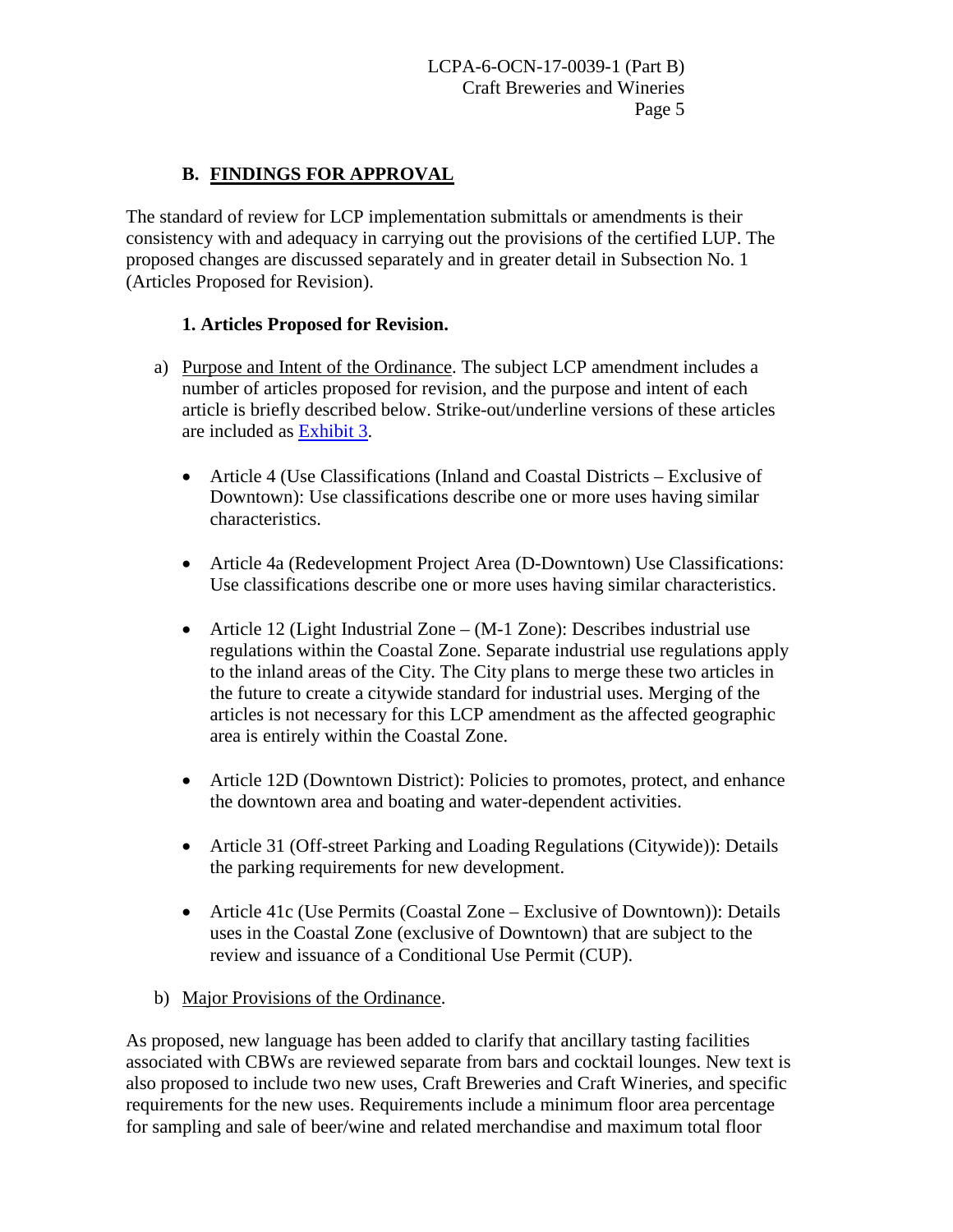area, minimum and maximum barrel/case production limits and local permitting processes based on production levels, permitting requirements for amplified music, food trucks, and closing times later than 10 PM. Exterior signage other than the logo or business name, video machines, and happy hours are prohibited (Article 4 (Use Classifications (Inland and Coastal Districts – Exclusive of Downtown)).

The zoning ordinance was also amended to require to introduce the new CBWs uses and requirements in the Downtown area (Article 4a (Redevelopment Project Area (D-Downtown)) and "Breweries," "Craft Breweries," "Wineries," and "Craft Wineries" have been added as permitted uses within the industrial zone and have all been specifically included to differentiate between the small scale CBWs and larger breweries and wineries (Article 12 (Light Industrial Zone – (M-1 Zone)). New language has also been added to restrict CBWs in Sub-district 9 of the Downtown area to only properties that front Coast Highway, and CBWs added to the zoning use matrix (Article 12D (Downtown District)).

Additionally, the City proposes to add new language to specify that 1 off-street parking space is required for each 800 sq. ft. of gross floor area devoted to production activities and 1 off-street space is required for each 125 sq. ft. of tasting/retails space for CBWs (Article 31 (Off-street Parking and Loading Regulations (Citywide))). Furthermore, text has been added to specify that an Administrative Conditional Use Permit may be granted in place of a Conditional Use Permit and CBWs have been added to the zoning use matrix for the Commercial C-2 zone (Article 41c (Use Permits (Coastal Zone – Exclusive of Downtown))).

- c) Adequacy of the Ordinance to Implement the Certified LUP Segments. The LCP amendment, as proposed, is adequate to implement the City's certified Land Use Plan (LUP). The following listed policies are applicable and state:
- *I. Coastal Access*

*Objective: Adequate access to and along the coast shall be provided and maintained* 

*VII. New Development and Public Works* 

*1. The City shall deny any project which diminishes public access to the shoreline, degrades coastal aesthetics, or precludes adequate urban services for coastal-dependent, recreation, or visitor serving uses.* 

*II. Recreational and Visitor Serving Facilities* 

- *C. Objectives and Policies* 
	- […]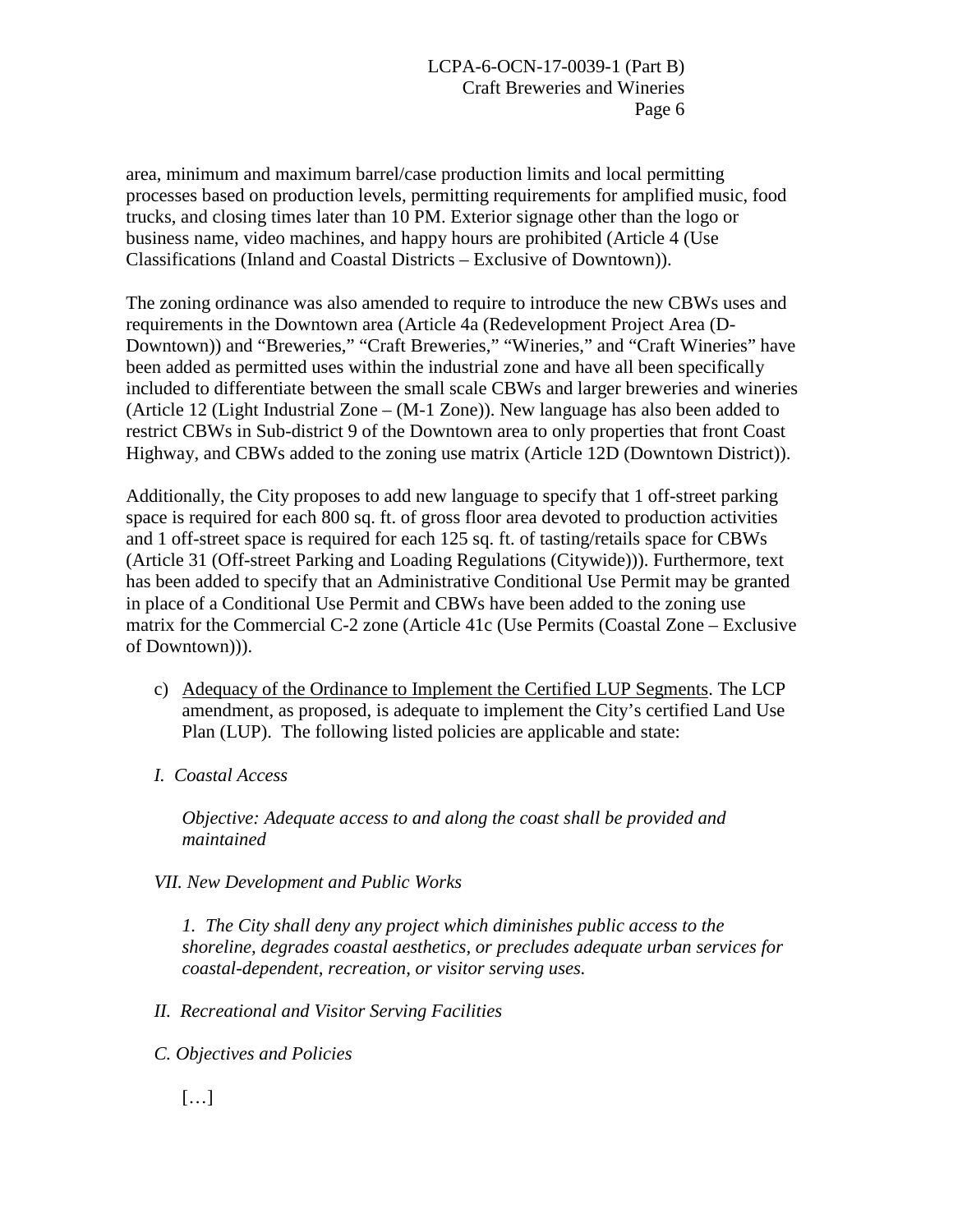*22. The City shall continue to monitor beach usage and parking availability and adjust policies as needed.* 

The only potential coastal resource impact identified by the Commission related to the City's proposal to allow CBWs within the C-2 Commercial Zone is the potential for impacts to public access through reduced parking requirements for CBWs as compared to bars, cocktail lounges, and restaurants. As proposed, CBWs will be required to provide 1 off-street parking space for each 800 sq. ft. of gross floor area devoted to production activities and 1 off-street space for each 125 sq. ft. of tasting/retails space for CBWs. In contrast, bars and cocktail lounges are required to provide 1 parking space per 2 seats or 1 space per 30 sq. ft. of area used for consumption of beverages with a 15 spaces minimum and full service restaurants are required to provide 1 space per 3 seats or 1 space per 45 sq. ft. of floor area used for food or beverage consumption with a 15 spaces minimum. As proposed, CBWs will be allowed primarily along Coast Highway for a stretch of approximately two miles. In Oceanside, Coast Highway parallels the coast and is located approximately ¼ mile from the beach. While some beach users may park this far from the coast to access the beach, the City has a large number of free and pay public parking lots and ample public street parking. Thus, the reduced parking required for CBWs is not expected to adversely impact coastal access.

In order to ensure that CBWs are not expanded in size to the point that they are no longer "craft" facilities, the City has limited CBWs to maximum of 15,000 sq. ft. and required that craft wineries and craft breweries produce no more than 10,000 cases of wine or 15,000 barrels of beer per year, respectively. Inversely, to ensure that beer or wine is in fact produced at CBWs, craft wineries and craft breweries are required to produce a minimum of 300 cases of wine or 250 barrels of beer per year, respectively. In addition, to safeguard that CBWs include production and provide a visitor serving use, CBWs are required to designate a minimum of 20 percent and a maximum of 40 percent of total floor area for product sampling or retail sales of beer or wine.

The City has submitted a summary of a recent field assessment of on-street parking resources within the study area that shows there is ample parking to serve current demand. Compared to other North San Diego County coastal cities, the City of Oceanside is served by a number of multi-modal transportation alternatives including Amtrak and Coaster rail services along the LOSSAN corridor, the Sprinter light rail line, which extends from eastern portions of the County to its terminus in Oceanside, NCTD coast bus routes, and active transportation corridors. Furthermore, the City is actively working towards making the C-2 Commercial Zone more walkable and transit-oriented in the future by increasing visitor and neighborhood-serving land uses, increasing housing, improving pedestrian and bicycle facilities, and enhancing transit services, with the goal of reducing demand for car trips and parking. Lastly, the use of ride sharing services (such as Uber and Lyft) has significantly increased in recent years, and those services would be encouraged as a safe alternative to access CBWs that would also result in lower parking demands.